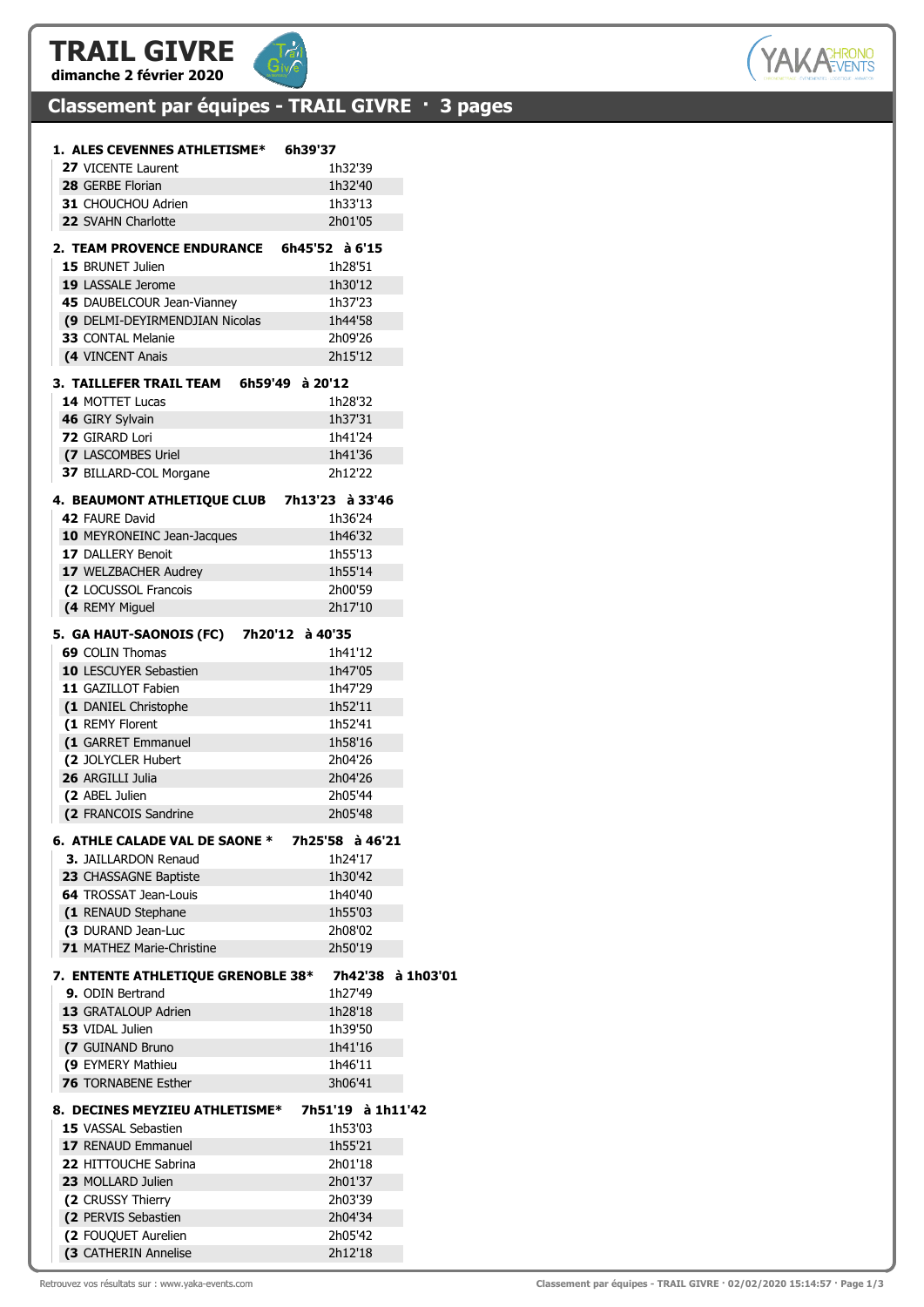## TRAIL GIVRE dimanche 2 février 2020



## Classement par équipes - TRAIL GIVRE · 3 pages

| 8. DECINES MEYZIEU ATHLETISME*               |                   |                   | 7h51'19 à 1h11'42 (suite) |
|----------------------------------------------|-------------------|-------------------|---------------------------|
| <b>(4 DUCRAY Constance</b>                   |                   | 2h21'11           |                           |
| (4 BAUBY Christophe                          |                   | 2h22'55           |                           |
| (5 ARTAUD David                              |                   | 2h27'06           |                           |
| <b>(5 RIVIER Michel)</b>                     |                   | 2h33'58           |                           |
| (6 JACOB Delphine                            |                   | 2h41'27           |                           |
| (6 SAHIN Emine                               |                   | 2h45'12           |                           |
| (7 SCHWEITZER Valerie                        |                   | 2h48'09           |                           |
| (7 LECONTE Patricia                          |                   | 2h49'32           |                           |
| (7 BOUCHET Sonia                             |                   | 2h52'18           |                           |
|                                              |                   |                   |                           |
| 9. ENTENTE OUEST LYONNAIS 7h52'49            |                   | à 1h13'12         |                           |
| 15 LEFEVRE Augustin                          |                   | 1h53'07           |                           |
| 17 CHRETIEN Marc                             |                   | 1h55'13           |                           |
| 21 COQUARD Aline                             |                   | 1h59'20           |                           |
| 27 MOREAU-ROQUE Eric                         |                   | 2h05'09           |                           |
| (2 HUSSON David                              |                   | 2h06'16           |                           |
| (4 DANGUIRAL Thierry                         |                   | 2h17'18           |                           |
| (4 CODIS Gille                               |                   | 2h22'15           |                           |
| (4 BONNET Jean-Yves                          |                   | 2h24'38           |                           |
| (5 CHAVEROT Gerard                           |                   | 2h26'37           |                           |
| (5 LENNE Jean-Marc                           |                   | 2h31'16           |                           |
| (6 MUSCEDERE Fabrice                         |                   | 2h35'47           |                           |
| (6 ZOUAOUI Baadis                            |                   | 2h42'51           |                           |
| (6 THIRION Melody                            |                   | 2h44'08           |                           |
| (7 RICOL Christine                           |                   | 2h51'57           |                           |
| (7 TELLIEZ Vincent                           |                   | 2h55'58           |                           |
| (7 BADOIL Nathalie                           |                   | 3h05'30           |                           |
| (7 LAPPO Dolores                             |                   | 3h08'42           |                           |
|                                              |                   |                   |                           |
| 10. COUREURS DU MONDE EN ISERE*              |                   | 8h02'49 à 1h23'12 |                           |
| <b>6. ALTMEYER Hugo</b>                      |                   | 1h26'19           |                           |
| 82 EHRSTROM Sabine                           |                   | 1h43'27           |                           |
| <b>39 DEBONO Christian</b>                   |                   | 2h14'40           |                           |
| <b>62 CRESSON Denis</b>                      |                   | 2h38'23           |                           |
| 11. AAA DU LYONNAIS 8h07'42 à 1h28'05        |                   |                   |                           |
| 13 ARNAUD Josselin                           |                   | 1h50'03           |                           |
| 18 LECUS Guillaume                           |                   | 1h56'08           |                           |
| 24 ANTOULY Thierry                           |                   | 2h02'12           |                           |
| 45 ROY Paula                                 |                   | 2h19'19           |                           |
| (5 REPUSSARD Jean-Paul                       |                   | 2h31'03           |                           |
| (5 MOREL Fabien                              |                   | 2h33'14           |                           |
|                                              |                   |                   |                           |
| 12. SAONE MONT D'OR NATURE 8h08'43 à 1h29'06 |                   |                   |                           |
| 10 FRANCAIS Arnaud                           |                   | 1h47'08           |                           |
| 23 GUILLEMAUT Sebastien                      |                   | 2h02'06           |                           |
| <b>32 TRAPEAU Estelle</b>                    |                   | 2h08'50           |                           |
| 35 LARUE Virginie                            |                   | 2h10'39           |                           |
| <b>13. SA THIERS</b><br>8h18'38 à 1h39'01    |                   |                   |                           |
| 13 MIGNARD Jerome                            |                   | 1h50'40           |                           |
|                                              |                   |                   |                           |
| <b>15 DEBRIENNE Alexis</b>                   |                   | 1h53'35           |                           |
| <b>25 DUPUY Emmanuel</b>                     |                   | 2h03'43           |                           |
| <b>56 DUPUY Anne</b>                         |                   | 2h30'40           |                           |
| <b>14. AS CALUIRE ET CUIRE</b>               | 8h24'57 à 1h45'20 |                   |                           |
| 40 ALARCON Diego                             |                   | 1h35'36           |                           |
| <b>35 BARRET Philippe</b>                    |                   | 2h11'19           |                           |
| 44 DESMOUILLER Robert                        |                   | 2h19'00           |                           |
| (4 PICAMELOT Jerome                          |                   | 2h19'01           |                           |
| 45 BASSON Melanie                            |                   | 2h19'02           |                           |
| (6 BOYRIE Olivier                            |                   | 2h41'15           |                           |
| (7 RASCLE Jerome                             |                   | 2h49'47           |                           |
| (7 PATRAS Herve                              |                   | 2h49'47           |                           |
|                                              |                   |                   |                           |